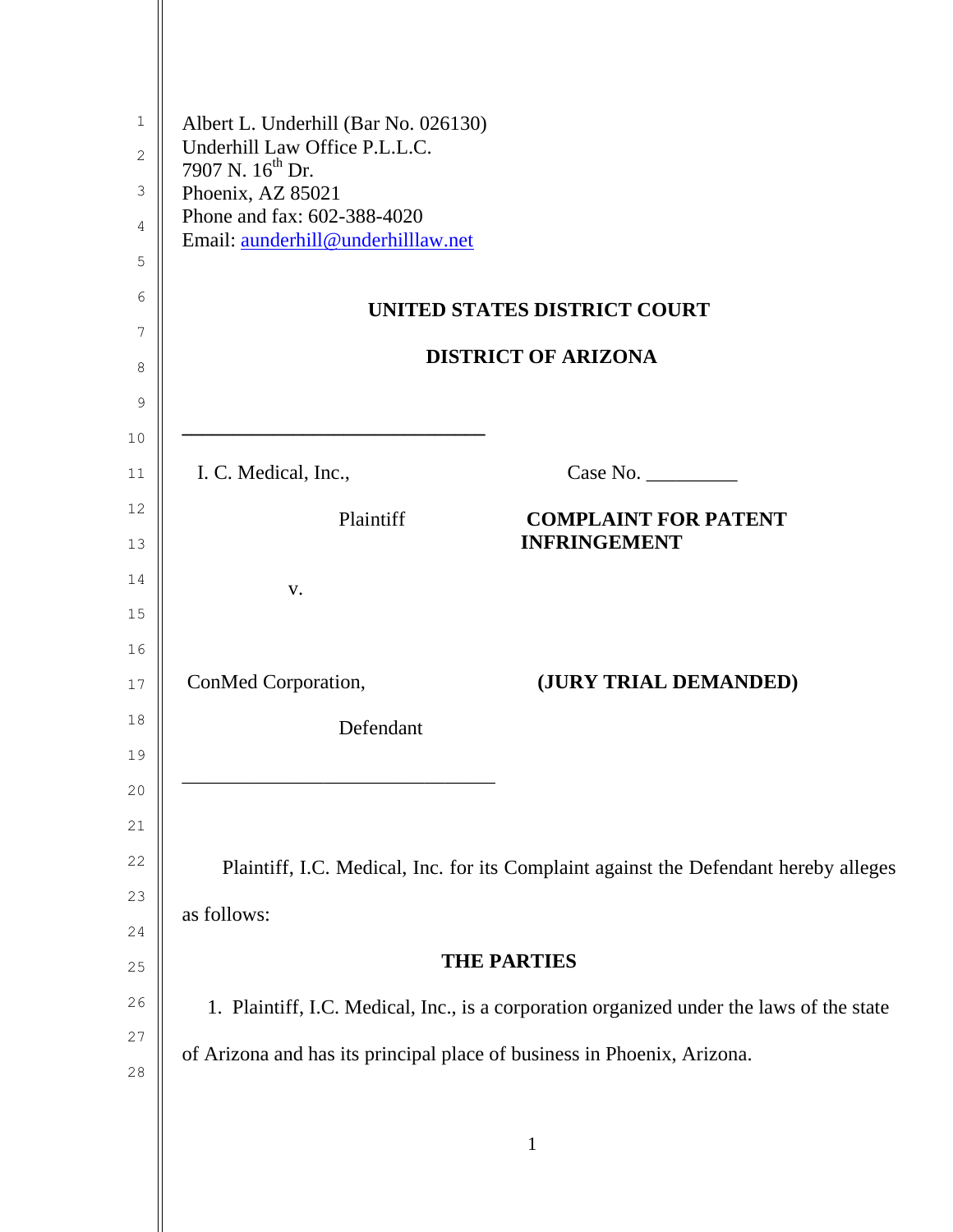| $\mathbf 1$         | 2. Defendant, ConMed Corporation, is a New York corporation headquartered at                 |  |  |
|---------------------|----------------------------------------------------------------------------------------------|--|--|
| $\sqrt{2}$          | 525 French Road in Utica, New York.                                                          |  |  |
| $\mathfrak{Z}$<br>4 | <b>JURISDICTION AND VENUE</b>                                                                |  |  |
| $\mathsf S$         | 3. This Court has subject matter jurisdiction over this patent infringement claim by         |  |  |
| $\epsilon$          | virtue of 28 U.S.C. § 1338(a) and § 1331.                                                    |  |  |
| 7<br>$\,8\,$        | 4. This Court has personal jurisdiction over the Defendant and venue is proper in            |  |  |
| $\mathsf 9$         | this Court under 28 U.S.C. § 1391(b) and (c) because Defendant has committed acts of         |  |  |
| 10                  | infringement in Arizona, and has regularly conducted and conducts business in Arizona.       |  |  |
| 11<br>$12$          | Defendant is deemed to reside in this judicial district within the meaning of 28 U.S.C. §    |  |  |
| 13                  | $1391(c)$ .                                                                                  |  |  |
| 14                  | <b>FACTUAL ALLEGATIONS</b>                                                                   |  |  |
| 15<br>16            | 5. On May 3, 2011 United States Patent No. 7,935,109(the '109 Patent) was duly               |  |  |
| $17$                | and legally issued to Ioan Cosmescu. The patent has been assigned to Plaintiff I.C.          |  |  |
| 18                  | Medical, Inc. The '109 Patent relates to an electrosurgical pencil.                          |  |  |
| 19<br>20            | 6. Defendant ConMed has manufactured, used offered to sell and/or sold certain               |  |  |
| 21                  | electrosurgical pencils in the United States, this district and elsewhere, that infringe one |  |  |
| 22                  | of more claims of the '109 Patent. Defendant's electrosurgical pencils are referred to as    |  |  |
| 23<br>24            | the GoldVac® electrosurgical pencils.                                                        |  |  |
| 25                  | 7. By letter of September 5, 2013, Plaintiff notified Defendant of Defendant's               |  |  |
| 26                  | infringement of the '109 Patent.                                                             |  |  |
| 27                  | 8. Despite having notice of the '109 Patent, Defendant has continued to infringe             |  |  |
| 28                  |                                                                                              |  |  |
|                     |                                                                                              |  |  |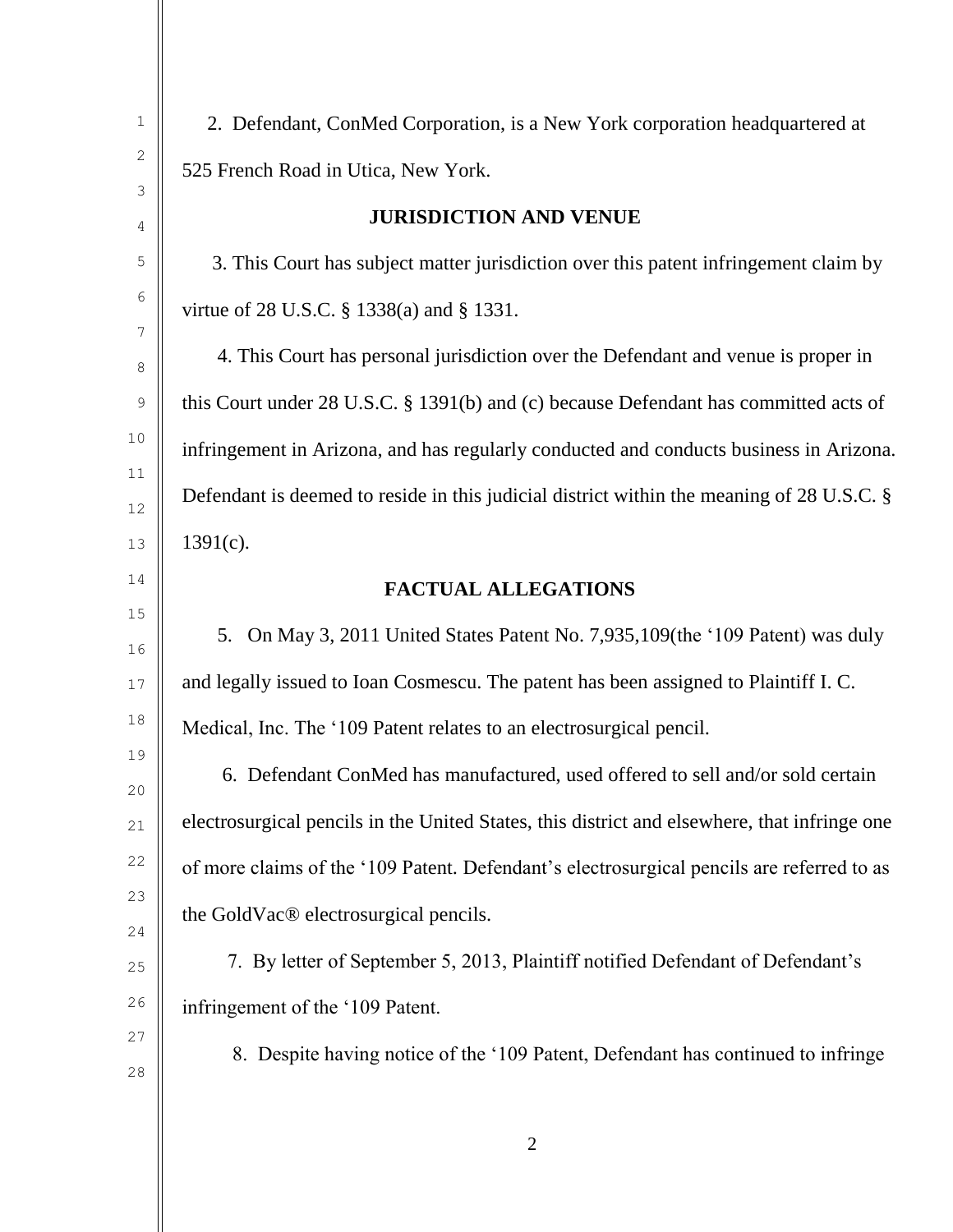| $\mathbf 1$      | the '109 Patent.                                                                          |
|------------------|-------------------------------------------------------------------------------------------|
| 2                | 9. On April 9, 2013 United States Patent No. 8,414,576(the '576 Patent) was               |
| 3<br>4           | duly and legally issued to Ioan Cosmescu. The patent has been assigned to I.C.            |
| 5                | Medical, Inc.                                                                             |
| 6                |                                                                                           |
| $\boldsymbol{7}$ | 10. Defendant ConMed has manufactured, used, offered to sell, and sold in the             |
| 8                | United States and/or imported into the United States certain electrosurgical pencils that |
| 9                | infringe one or more claims of the '576 Patent and/or which are made according to a       |
| 10               | method that infringes one or more claims of the '576 Patent. Defendant's                  |
| 11               | electrosurgical pencils are referred to as the GoldVac® electrosurgical pencils.          |
| $12$             |                                                                                           |
| 13               | 11. By letter of October 5, 2013 Plaintiff notified Defendant of its infringement         |
| 14               | of the '576 Patent.                                                                       |
| 15               | 12. Despite receiving notice of its infringement, Defendant continues to                  |
| 16               | infringe the '576 Patent                                                                  |
| $17$             |                                                                                           |
| 18               |                                                                                           |
| 19               | <b>COUNT I - INFRINGEMENT OF THE '109 PATENT</b>                                          |
| 20<br>21         | 13. Plaintiff repeats and incorporates herein the allegations of paragraphs 1-12          |
| 22               |                                                                                           |
|                  | above.                                                                                    |
| 23<br>24         | 14. This Count states a cause of action for patent infringement under the patent          |
| 25               | laws of the United States, 35 U.S.C. § 1 et.seq. This Court has subject matter and        |
| 26               | personal jurisdiction as set forth in paragraphs 3 and 4 above.                           |
| 27               |                                                                                           |
| 28               | 15. Defendant has infringed, and is infringing, one or more claims of the '109            |
|                  |                                                                                           |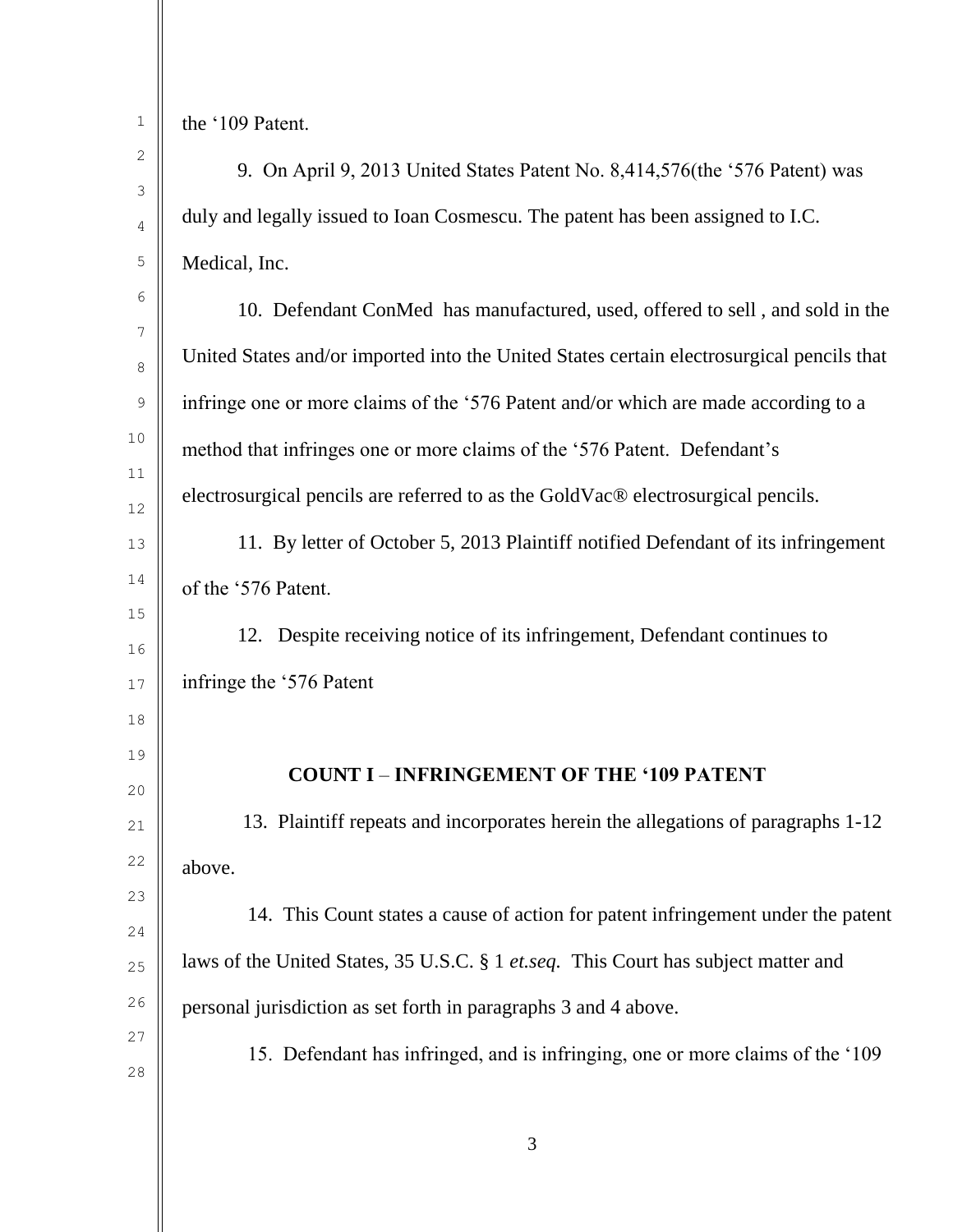| 1                | Patent in violation of 35 U.S.C. § 271.                                             |  |
|------------------|-------------------------------------------------------------------------------------|--|
| 2                | 16. Defendant's infringement of the '109 Patent has been willful and in bad         |  |
| 3<br>4           | faith.                                                                              |  |
| 5                | 17. Plaintiff has been damaged by Defendant's infringement and will continue        |  |
| 6                | to be damaged in the future unless Defendant is enjoined from infringing the '109   |  |
| 7                | Patent. Plaintiff is entitled to recover monetary damages under 35 U.S.C. § 284.    |  |
| 8<br>$\mathsf 9$ | 18. Because this is an exceptional case under 35 U.S.C. § 285, Plaintiff is         |  |
| 10               | entitled to recover its reasonable attorneys' fees.                                 |  |
| 11               |                                                                                     |  |
| 12               | <b>COUNT II- INFRINGEMENT OF THE '576 PATENT</b>                                    |  |
| 13               | 19. Plaintiff repeats and incorporates herein paragraphs 1-17 above.                |  |
| 14               | 20. This Count states a cause of action for patent infringement under the patent    |  |
| 15<br>16         | laws of the United States, 35 U.S.C. § 1 et. seq. This Court has subject matter and |  |
| $17$             | personal jurisdiction as set forth above in paragraphs 3 and 4.                     |  |
| 18               | 21. Defendant has infringed, and is infringing, one or more claims of the '576      |  |
| 19               | Patent in violation of 35 U.S.C. § 271.                                             |  |
| 20<br>21         | 22. Defendant's infringement of the '576 Patent has been willful and in bad         |  |
| 22               | faith.                                                                              |  |
| 23               |                                                                                     |  |
| 24               | 23. Plaintiff has been damaged by Defendant's infringement and will continue        |  |
| 25               | to be damaged in the future unless Defendant is enjoined from infringing the '576   |  |
| 26               | Patent. Plaintiff is entitled to recover monetary damages under 35 U.S.C. § 284.    |  |
| 27               | 24. Because this is an exceptional case under 35 U.S.C. § 285, Plaintiff is         |  |
| 28               |                                                                                     |  |
|                  |                                                                                     |  |

4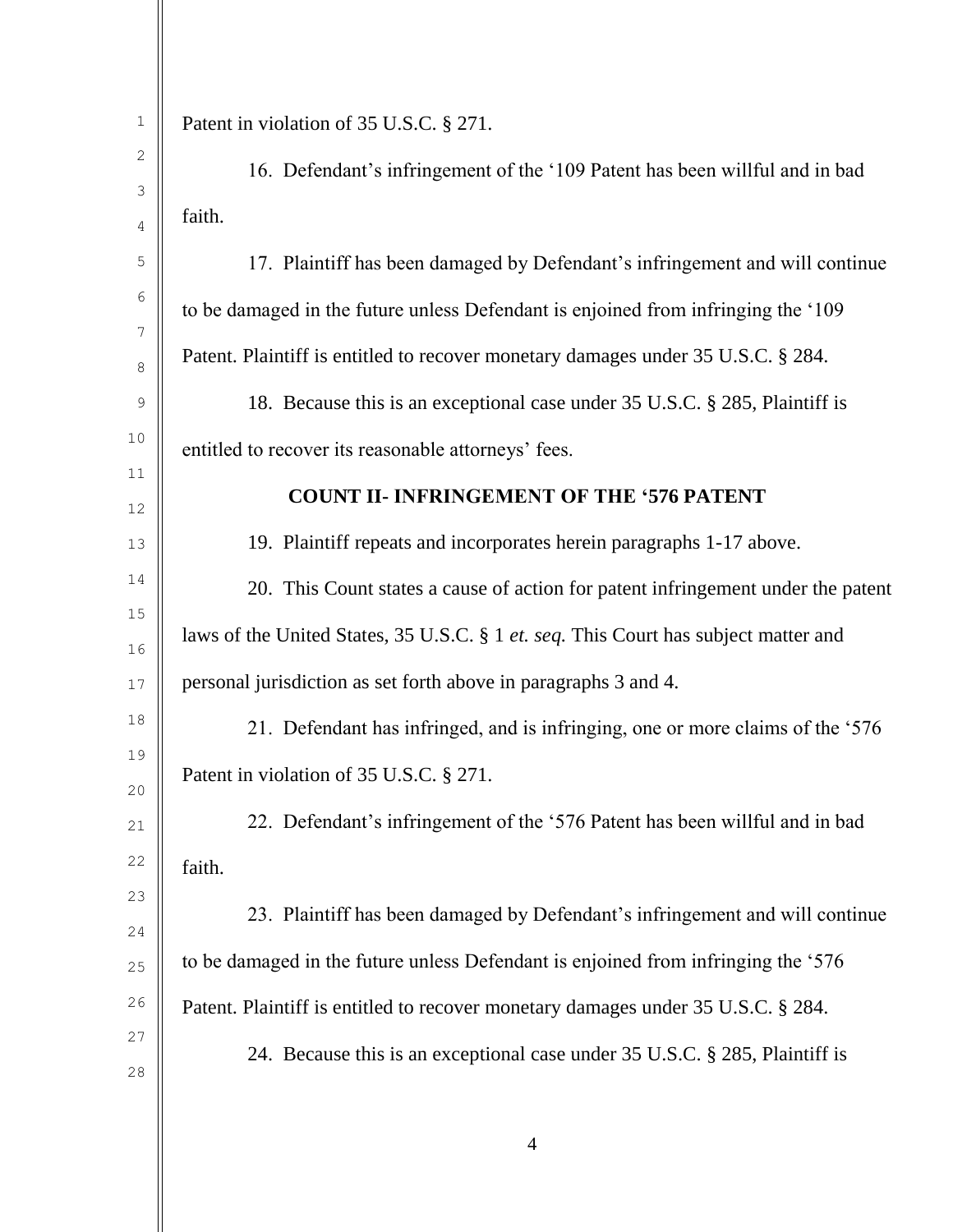| 1           | entitled to recover its reasonable attorneys' fees.                                     |  |  |
|-------------|-----------------------------------------------------------------------------------------|--|--|
| 2           |                                                                                         |  |  |
| 3           | <b>PRAYER FOR RELIEF</b>                                                                |  |  |
| 4           |                                                                                         |  |  |
| 5           | WHEREFORE, Plaintiff prays that this Court enter an Order including, but not            |  |  |
| 6<br>7      | limited to,                                                                             |  |  |
| 8           | A) A judgment and order that Defendant has infringed the '109 and '576 Patents          |  |  |
| $\mathsf 9$ | and that Defendant has not proven the patents invalid;                                  |  |  |
| 10          | B) A judgment and order that Defendant pay to Plaintiff monetary damages under          |  |  |
| 11<br>12    | 35 U.S.C. § 284 with interests and costs;                                               |  |  |
| 13          | C) An order permanently enjoining Defendant, it officers, directors, agents             |  |  |
| 14          | servants, and all others acting under or through them from infringing the '109 and '576 |  |  |
| 15          | Patents;                                                                                |  |  |
| 16          |                                                                                         |  |  |
| $17$        | D) An award of increased damages to Plaintiff for Defendant's willful                   |  |  |
| 18          | infringement;                                                                           |  |  |
| 19<br>20    | E) An award to Plaintiff of its attorneys' fees under $35 \text{ U.S.C.} \$ $285$ .     |  |  |
| 21          | F) Such other and further relief that this Court deems just and proper.                 |  |  |
| 22          |                                                                                         |  |  |
| 23          |                                                                                         |  |  |
| 24          | I.C. Medical, Inc.                                                                      |  |  |
| 25          | by /s/ Albert L. Underhill                                                              |  |  |
| 26          | Albert L.Underhill(Bar No.026130)                                                       |  |  |
| 27          | Underhill Law Office P.L.L.C.<br>7907 N. 16 <sup>th</sup> Dr.                           |  |  |
| 28          | Phoenix, AZ 85021                                                                       |  |  |
|             |                                                                                         |  |  |

5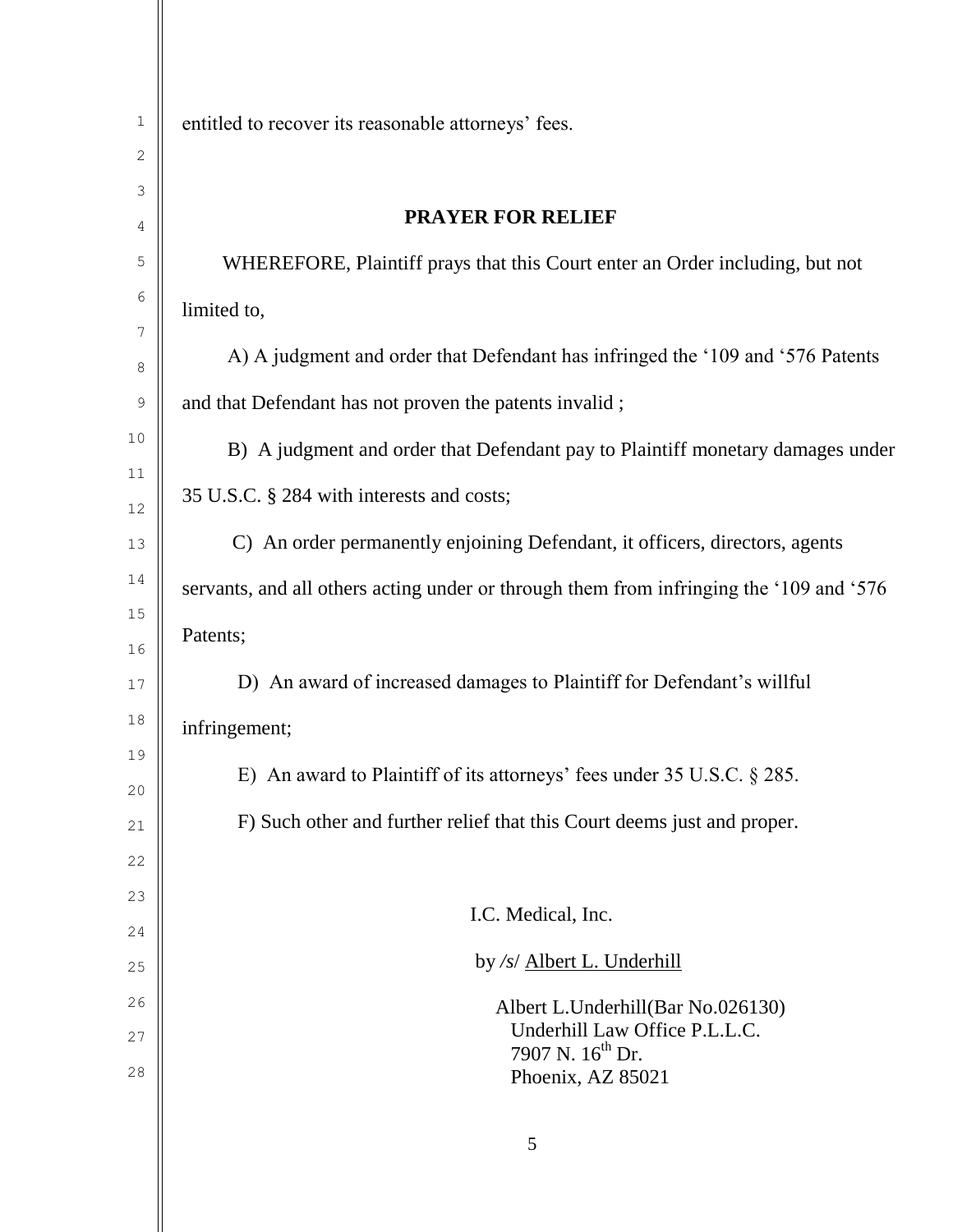| $\mathbf 1$    |                                |
|----------------|--------------------------------|
| $\overline{c}$ | Attorney for I.C. Medical, Inc |
| $\mathfrak{Z}$ |                                |
| $\overline{4}$ |                                |
| $\overline{5}$ |                                |
| $\overline{6}$ |                                |
| $\overline{7}$ |                                |
| 8              |                                |
| $\mathcal{G}$  |                                |
| $10$           |                                |
| $1\,1$         |                                |
| $12\,$         |                                |
| $13$           |                                |
| $1\,4$         |                                |
| $15\,$         |                                |
| $16$           |                                |
| $17\,$         |                                |
| $1\,8$         |                                |
| 19             |                                |
| $2\,0$         |                                |
| 21             |                                |
| 22             |                                |
| 23             |                                |
| 24             |                                |
| 25             |                                |
| 26             |                                |
| 27             |                                |
| $28$           |                                |
|                |                                |

Ш